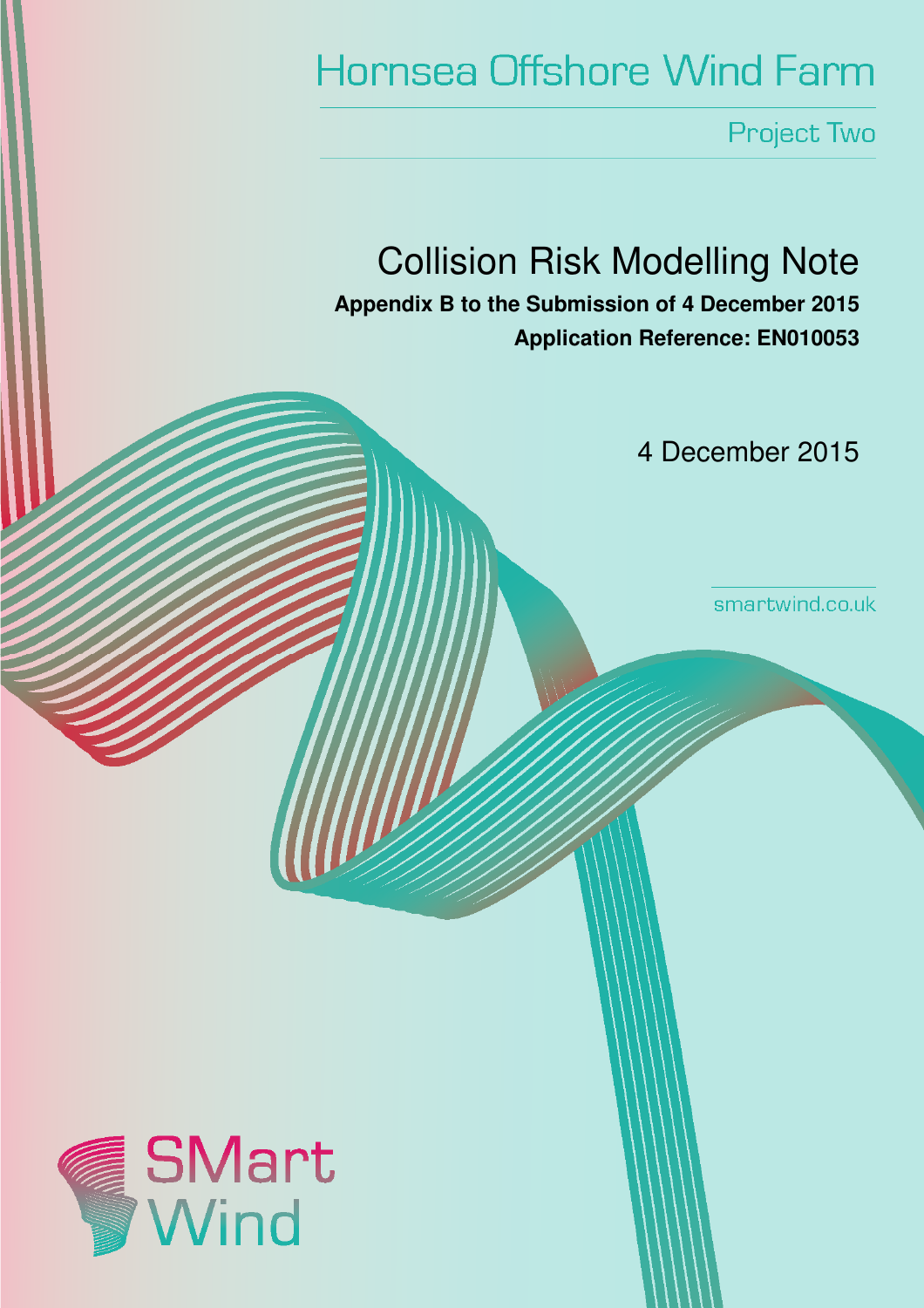#### **1 Collision risk modelling**

#### **1.1 Collision risk modelling**

1.1.1 Collision risk modelling has been conducted incorporating turbine parameters for a 6 MW turbine with an 8.97m increase to the minimum blade tip height relative to Lowest Astronomical Tide (LAT).

1.1.2 The seasonal extents used to present seasonal collision risk in this note are consistent with those advocated by the Applicant and Natural England throughout the examination process. For gannet, lesser black-backed gull and great black-backed gull, the seasonal extents advocated by the Applicant and Natural England are the same. However, for kittiwake, Natural England advise that April should be considered part of the breeding season and not the pre-breeding season.

1.1.3 The apportioning of collision risk estimates to the gannet and kittiwake populations at the Flamborough and Filey Coast pSPA has been conducted using the apportioning values employed by the Applicant in their submissions at Deadline 2a (REP2A-016, REP2A-017, REP2A-018, REP2A-019, REP2A-020) and those employed by Natural England in their submissions at Deadline 3 (REP3-034, REP3-035, REP3-036, REP3- 037, REP3-038).

1.1.4 The in-combination and cumulative collision risk totals for Natural England have been calculated using the values presented in Tables 3 and 4 of Natural England's Deadline VI submission. The collision risk estimates considered for Hornsea Project Two in that submission have been subtracted from the relevant total to provide the cumulative collision risk of all other projects. The collision risk estimate for Hornsea Project Two presented in this note is then added to the revised total. No attempt has been made to correct any in-combination or cumulative totals based on the submissions of the Applicant or Natural England at Deadline VI, with any such changes considered by the Applicant and Natural England (see Natural England's Deadline VI submission) to represent a non-material change in the assessment.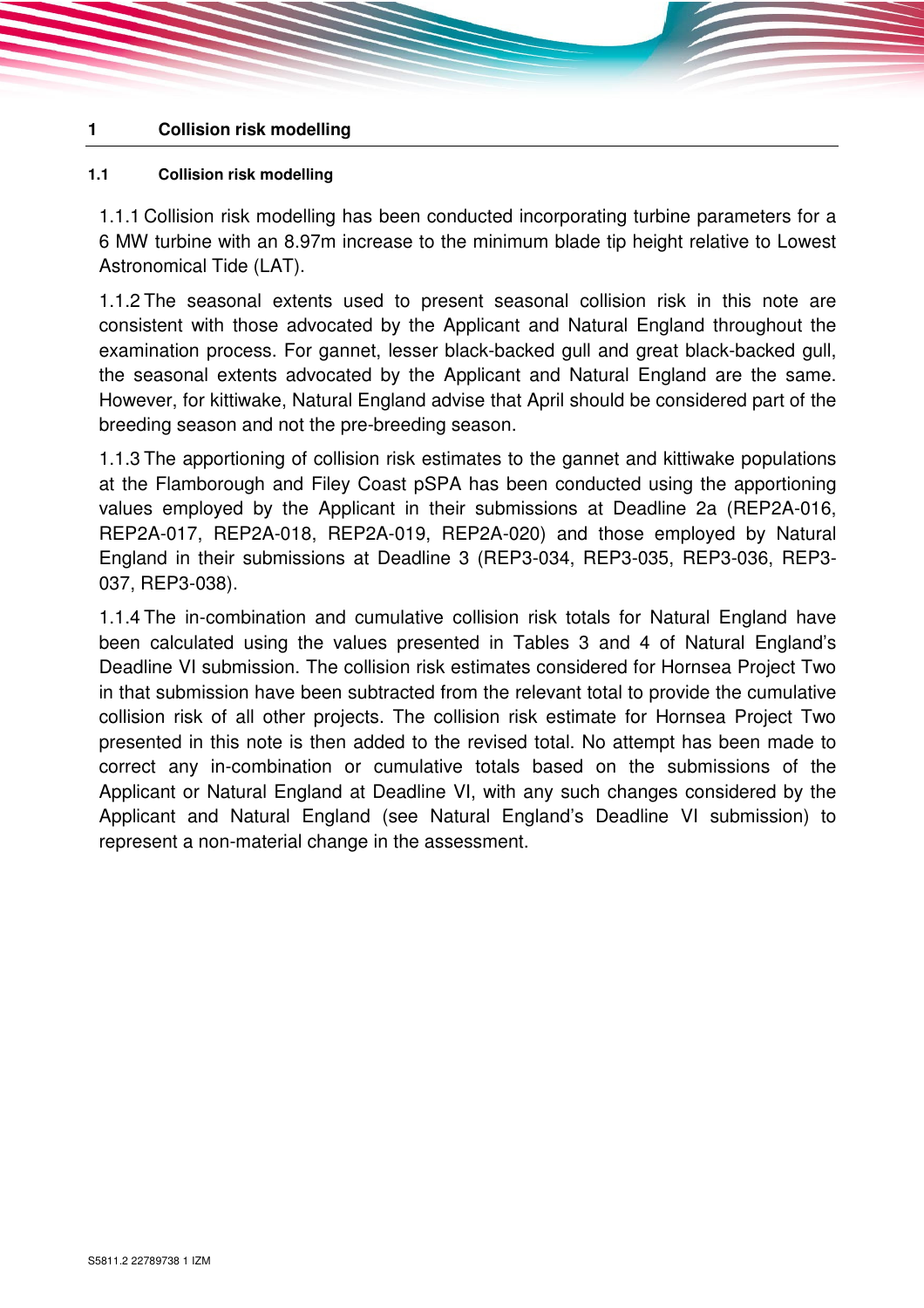**1.2 Gannet** 

#### HRA

| <b>Option</b> |      | Avoidance rate (%) Apportioning approach Density data |            | <b>Collision risk (no. of collisions)</b> |                                         |  |    |                |  |
|---------------|------|-------------------------------------------------------|------------|-------------------------------------------|-----------------------------------------|--|----|----------------|--|
|               |      |                                                       |            | <b>Breeding</b>                           | <b>Post-breeding Pre-breeding Total</b> |  |    | In-combination |  |
|               | 98.9 | Natural England                                       | Mean       |                                           |                                         |  |    | 179            |  |
|               |      |                                                       | <b>UCL</b> | 12                                        |                                         |  | 14 |                |  |
|               |      |                                                       | LCL        |                                           |                                         |  |    |                |  |
|               | 98   | Applicant                                             | Mean       |                                           |                                         |  |    | 204            |  |
|               |      |                                                       | UCL        |                                           |                                         |  | 10 |                |  |
|               |      |                                                       | LCL        |                                           |                                         |  |    |                |  |

1

<u>SSS of the state of the state of the state of the state of the state of the state of the state of the state of the state of the state of the state of the state of the state of the state of the state of the state of the st</u>

#### EIA

| <b>Option</b> |                 | Avoidance rate (%) Apportioning approach Density data |            |                 |                                         | <b>Collision risk (no. of collisions)</b> |     |                   |  |
|---------------|-----------------|-------------------------------------------------------|------------|-----------------|-----------------------------------------|-------------------------------------------|-----|-------------------|--|
|               |                 |                                                       |            | <b>Breeding</b> | <b>Post-breeding Pre-breeding Total</b> |                                           |     | <b>Cumulative</b> |  |
|               | 98.9            | Natural England                                       | Mean       |                 | 14                                      |                                           | ר ר | 2,976             |  |
|               |                 |                                                       | UCL        | 16              | 25                                      |                                           | 55  |                   |  |
|               |                 |                                                       | LCL        |                 |                                         |                                           | 12  |                   |  |
|               | 98 <sub>1</sub> | Applicant                                             | Mean       |                 |                                         |                                           | 18  | 2,570             |  |
|               |                 |                                                       | <b>UCL</b> | 11              |                                         | 10                                        | 37  |                   |  |
|               |                 |                                                       | LCL        |                 |                                         |                                           |     |                   |  |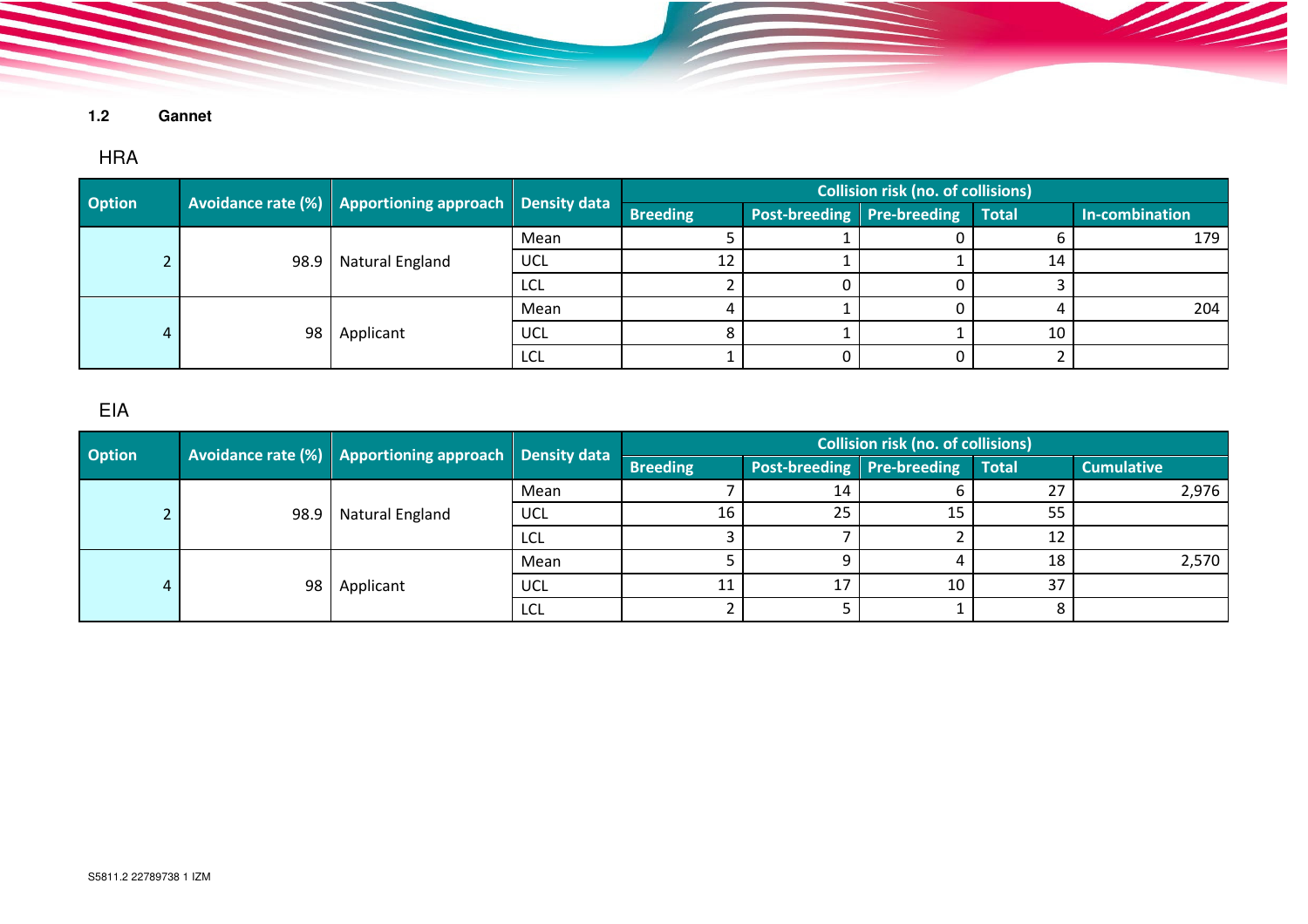#### HRA

| <b>Option</b> |      | Avoidance rate (%) Apportioning approach Density data |            | <b>Collision risk (no. of collisions)</b> |                                  |  |    |                |  |
|---------------|------|-------------------------------------------------------|------------|-------------------------------------------|----------------------------------|--|----|----------------|--|
|               |      |                                                       |            | <b>Breeding</b>                           | Post-breeding Pre-breeding Total |  |    | In-combination |  |
|               | 98.9 | Natural England                                       | Mean       | 14                                        |                                  |  | 14 | 314            |  |
|               |      |                                                       | <b>UCL</b> | 23                                        |                                  |  | 24 |                |  |
|               |      |                                                       | lcl        |                                           |                                  |  |    |                |  |
|               | 98   | Applicant                                             | Mean       |                                           |                                  |  |    | 108            |  |
|               |      |                                                       | UCL        |                                           |                                  |  |    |                |  |
|               |      |                                                       | LCL        |                                           |                                  |  |    |                |  |

<u>Santa Barat da Barat da Barat da Barat da Barat da Barat da Barat da Barat da Barat da Barat da Barat da Bara</u>

### EIA

| <b>Option</b> |      | Avoidance rate (%) Apportioning approach Density data |            | <b>Collision risk (no. of collisions)</b> |                                  |  |    |                   |  |
|---------------|------|-------------------------------------------------------|------------|-------------------------------------------|----------------------------------|--|----|-------------------|--|
|               |      |                                                       |            | <b>Breeding</b>                           | Post-breeding Pre-breeding Total |  |    | <b>Cumulative</b> |  |
|               | 98.9 | Natural England                                       | Mean       | 16                                        |                                  |  | 27 | 3,412             |  |
|               |      |                                                       | <b>UCL</b> | 28                                        | 16                               |  | 48 |                   |  |
|               |      |                                                       | LCL        |                                           |                                  |  | 14 |                   |  |
|               | 98   | Applicant                                             | Mean       |                                           |                                  |  |    | 1,377             |  |
|               |      |                                                       | <b>UCL</b> |                                           |                                  |  |    |                   |  |
|               |      |                                                       | <b>LCL</b> |                                           |                                  |  |    |                   |  |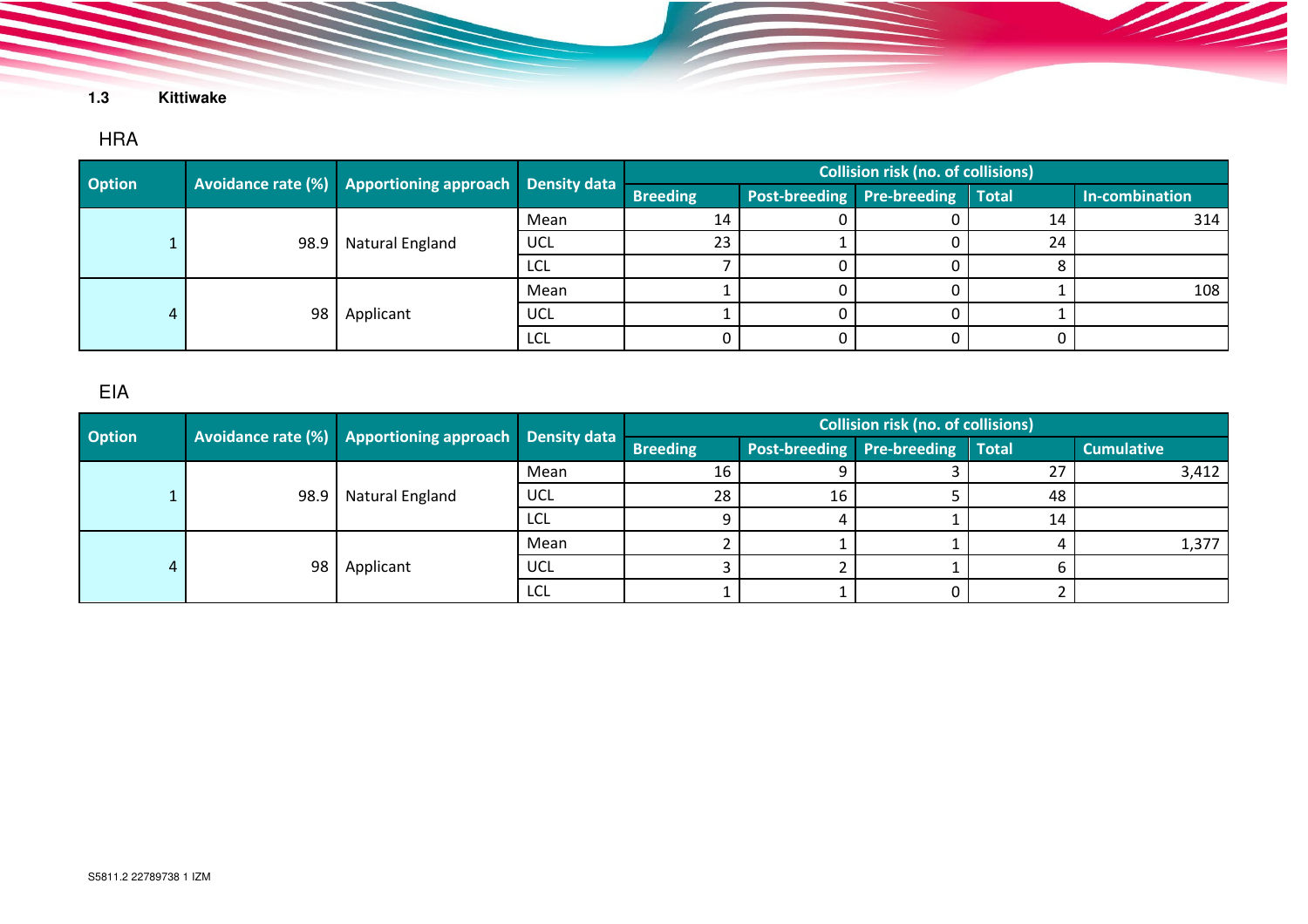# EIA

| <b>Option</b> | <b>Avoidance rate (%)</b> | <b>Density data</b> |                 | <b>Collision risk (no. of collisions)</b> | <b>Cumulative collision risk (no.</b><br>of collisions) |                     |              |                  |                                  |
|---------------|---------------------------|---------------------|-----------------|-------------------------------------------|---------------------------------------------------------|---------------------|--------------|------------------|----------------------------------|
|               |                           |                     | <b>Breeding</b> | <b>Post-breeding</b>                      | <b>Non-breeding</b>                                     | <b>Pre-breeding</b> | <b>Total</b> | <b>Applicant</b> | <b>Natural</b><br><b>England</b> |
|               |                           | Mean                |                 |                                           | 0                                                       |                     | 4            | 441              | 472                              |
|               | 99.5                      | <b>UCL</b>          | 6               | 9                                         | $\mathbf{0}$                                            |                     | 18           |                  |                                  |
|               |                           | <b>LCL</b>          |                 | $\Omega$                                  | 0                                                       |                     |              |                  |                                  |
|               | 98.9                      | Mean                |                 |                                           | $\mathbf{0}$                                            |                     |              | 440              | 471                              |
| 3             |                           | <b>UCL</b>          | 6               | 8                                         | $\mathbf{0}$                                            |                     | 15           |                  |                                  |
|               |                           | <b>LCL</b>          | 0               | $\Omega$                                  | $\Omega$                                                | 0                   |              |                  |                                  |
| 4             | 98.9                      | Mean                | 0               | $\Omega$                                  | 0                                                       | 0                   |              | 437              | 468                              |
|               |                           | <b>UCL</b>          | 0               |                                           | $\Omega$                                                | 0                   |              |                  |                                  |
|               |                           | <b>LCL</b>          | 0               | $\mathbf{0}$                              | 0                                                       | 0                   | 0            |                  |                                  |

<u> Sala</u>